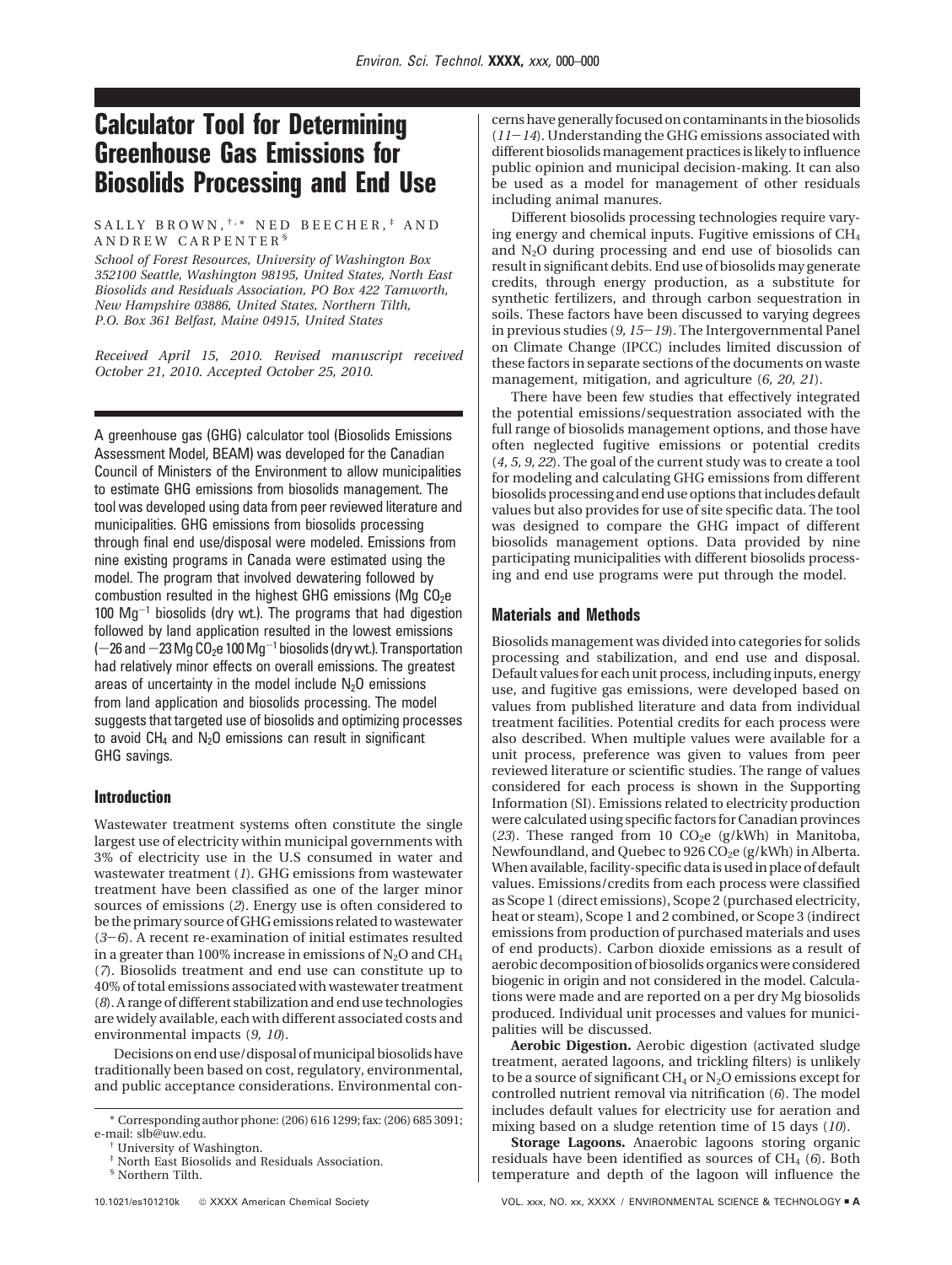potential for CH4 release. Minimal emissions are predicted at temperatures less than 15 °C for nonaerated lagoons. Emissions of 0.12 and 0.40 kg  $CH<sub>4</sub>$  kg BOD are predicted for lagoons less and greater than 2 m in depth, respectively (*6*). Aerated lagoons will have minimal  $CH_4$  emissions. Emissions from electricity consumption by aeration blowers or mechanical mixers are included in the model.

**Anaerobic Digestion.** Anaerobic digestion is generally used to meet regulatory requirements for volatile solids (VS) reduction  $(10)$ . The CH<sub>4</sub> generated during digestion can be flared or used to provide heat and power for facilities. In the model, total CH4 is calculated as a function of the total VS destruction (*10, 24*). Biogas yields from VS destruction average 0.9 m3 /kg VS destroyed (*25*).

Digesters require energy for heating and operating pumps and mixers. Default values for electricity requirements and heat loss, based on a typical heat loss of  $4.62 \text{ m}^3$  of natural gas/m3 sludge treated (*10*), are included in the model. There are potential fugitive emissions from combustion or flaring of digester gas. A range of values for gas flare efficiency have been reported (*2, 3*). The model uses a default value of 0.3% ( $26$ ). Emissions of N<sub>2</sub>O from incomplete combustion are minimal per Mg dry biosolids (between 0.004 and  $1.7 \text{ g N}_2\text{O}/$ kg CH4 burned) (*3, 6*). The model includes default values for VS destruction and composition of biogas and uses U.S. EPA values for biogas conversion to electricity.

**Thickening, Conditioning, and Dewatering.** Emissions from thickening, conditioning, and dewatering include emissions from polymer production and electricity use. Polymer manufacturing emissions (Scope 3) are approximately 9.0 Mg CO<sub>2</sub>eq/Mg polymer (27). A default dosage of 5 kg of polymer per Mg dry solids was used (*23*). Centrifuges use considerably more electricity than belt filter presses. Default values in the model reflect this difference: 101.4 kWh for centrifuges and 4.9 kWh for presses, per Mg dry sludge treated (*28*).

**Thermal Drying.** Rotary dryers are the most common drying systems used in North America, generally operating at 340-<sup>370</sup> °C (*23*). Default electricity for drying was set at 214 kWh/Mg dry solids, based on biosolids thermal drying data from Windsor, Ontario. Default fuel use for drying was calculated based on energy required to evaporate water from sludge and initial and final solids content (*10*).

**Alkaline Stabilization.** Lime stabilization is used to meet pathogen reduction prior to land application or landfill disposal. If the lime is processed specifically for biosolids stabilization, its production has significant embedded, supply chain (Scope 3) carbon emissions (*9*). The model uses a supply chain cost of 0.9 Mg CO<sub>2</sub>e/Mg lime (27). If the liming agent used is a residual from another process, these debits do not apply. Use of lime stabilized biosolids in soils displaces agricultural lime and emissions associated with its use. IPCC estimated emissions of 0.12 Mg  $CO<sub>2</sub>e$  per Mg agricultural limestone applied to the soil (*20*). The model includes production emissions for total quantity of lime used (*9, 28, 29*). Credits for displacement of agricultural lime are also included.

**Composting.** Composting results in emissions from energy use and fugitive gas release. Different systems have different energy requirements with lowest requirements associated with windrows (5 L of fuel per dry Mg feedstock) and highest for in-vessel systems (90 kWh per dry Mg) (*16*). The model includes fuel requirements for mixing (18.3 kg CO<sub>2</sub>e) and turning (14 kg CO<sub>2</sub>e) per dry Mg feedstock (16, 30). Average energy consumption, including requirements for aeration and odor control across 16 in-vessel composting facilities, was 40 kWh per Mg of waste, based on operating near full capacity (*31, 32*). The model also includes aerated static pile and windrow systems.

Methane emissions during composting have been reported (*16*). The Clean Development Mechanism (CDM) protocol for composting requires oxygen measures to document the absence of CH<sub>4</sub> (33). Studies have shown that CH<sub>4</sub> is oxidized in the upper portion of the windrow, with compost used to oxidize CH4 (*34*). Storage of finished compost releases trace quantities of  $CH_4$  and  $N_2O$  (35). Regulations for composting biosolids require internal pile temperature of 55 °C, which is associated with aerobic decomposition.

Nitrous oxide has also been detected during composting (up to 4.6% of total N released as  $N_2O$ ) with increased emissions resulting from low C:N ratios and high moisture content (*36, 37*). Emissions are reduced by maintaining pile temperature at 55° and by incorporating finished compost into the pile (36, 38, 39). Default values for  $N_2O$  and  $CH_4$ emissions are provided for piles with excess moisture and low C:N ratios. The model reduces emissions when a compost cover or biofilter is used.

# **End Use or Disposal**

**Landfill.**In the model, fugitive emissions are the major debits associated with landfilling. Landfills are considered a significant source of CH4 (*2, 40*). Decomposition rates are accelerated in sanitary landfills (*41*-*43*). Protocols exist for diversion of biosolids from landfills to composting facilities (*6, 33*). The decay rate constant for biosolids from the CDM protocol for  $CH_4$  generation in warm wet environments  $(0.40)$ was used for default value as these temperatures are characteristic of sanitary landfills (*33, 41, 42*). Default values included consideration of gas collection efficiency and onset of collection systems (*44*-*49*). Nitrous oxide emissions from landfilled biosolids have also been reported (*40, 44, 50, 51*). The model includes a default debit for  $N_2O$  emissions equivalent to emissions from compost. The range of values associated with landfill gas emissions are reported in the SI. Biosolids used as a component of manufactured soil material for final landfill cover are considered as an agricultural application and not included in the landfill disposal section of the model.

**Combustion.** There is growing interest in combustion of biosolids as a disposal/end use option. Multiple hearth or fluidized bed technologies are the most prevalent, with higher efficiency in fluidized beds (*52*). There was insufficient data on pyrolysis/gasification facilities to model emissions from these facilities. Because of the high moisture content in biosolids, combustion operations often require supplemental energy. Use of waste heat will decrease energy requirements. The model uses the Btu value, percent solids, and the amount of energy required to evaporate water from sludge to calculate a default balance for combustion (*10*).

Fugitive Emissions. The IPCC default value of  $4.85\times10^{-5}$ kg CH4 emitted/dry kg wastewater solids burned, was used in this model (*6*). Combustion temperature is the primary variable controlling  $N_2O$  emissions, with higher emissions observed at lower temperatures. The IPCC default value for N2O release from combustion is based on moisture content with limited information provided on percent solids for each category and limited data forming the basis for the values (*6, 53, 54*). A study of emissions from fluidized bed combustion facilities for monoincineration using continuous monitoring showed significantly higher emissions factors ranging from 1520-6400 g N per dry Mg biosolids (*19*). The emissions were described as a function of total N in the material using the equation:

$$
\eta = 161.3 - 0.140 T_{\rm f}
$$

where  $\eta$  is the % of total N that is volatilized as N<sub>2</sub>O, and  $T_f$ is the average highest freeboard temperature from the fluidized bed facilities. There is limited published data on cocombustion of coal or MSW and biosolids (*54*). There was no published data for emissions from multiple hearth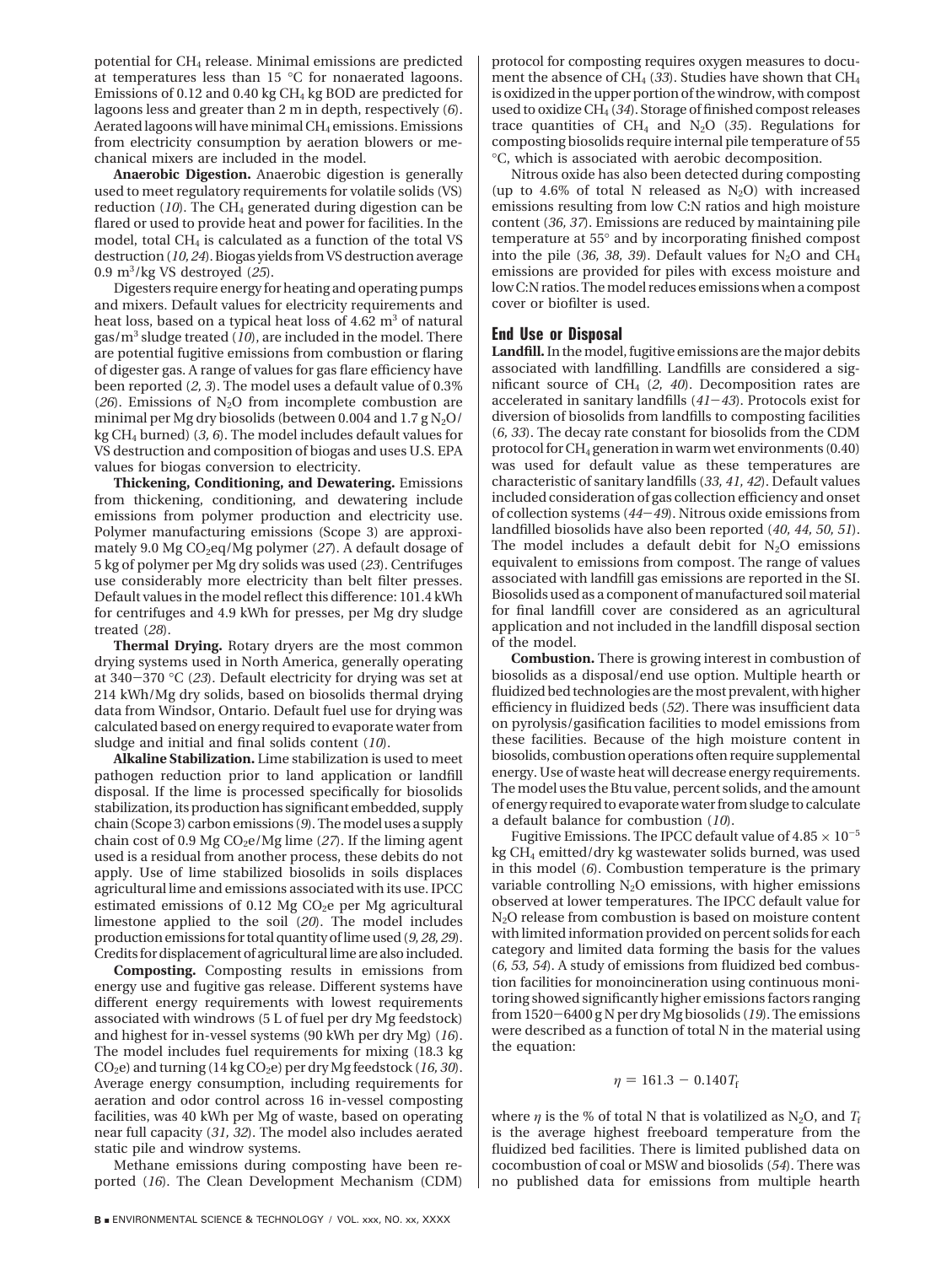#### **TABLE 1**. **Data from Nine Municipalities Used to Model Greenhouse Gas Emissions**

| municipality                             | population<br>served | wastewater<br>treated<br>(MLD) | weighted GHG<br>emissions for<br>electricity<br>generation<br>g CO <sub>2</sub> e/kWh | treatment processes                                                                                                          | end use/disposal                                                                 | <b>GHG emissions</b><br>$Mg$ CO <sub>2</sub> e/100<br>Mg dry<br>solids |
|------------------------------------------|----------------------|--------------------------------|---------------------------------------------------------------------------------------|------------------------------------------------------------------------------------------------------------------------------|----------------------------------------------------------------------------------|------------------------------------------------------------------------|
|                                          |                      |                                |                                                                                       | • anaerobic digestion<br>• centrifuge dewatering                                                                             |                                                                                  |                                                                        |
| TB, Ontario                              | 100 000              | 70                             | 181                                                                                   | • rotary press dewatering                                                                                                    | biosolids/soil landfill cover<br>• incineration/heat recovery<br>• ash recycling | 46                                                                     |
| AN, Quebec 330 000<br>LA, Quebec 271 600 |                      | 295<br>254                     | 10<br>10                                                                              | • rotary press dewatering<br>• rotary drum high<br>temperature drying                                                        | • landfilling dewatered cake<br>• cement kiln incineration                       |                                                                        |
| WI, Ontario 181 350                      |                      | 161                            | 181                                                                                   | • centrifuge dewatering<br>• rotary drum high<br>temperature drying                                                          | agricultural land application                                                    | 10                                                                     |
| MO, New<br><b>Brunswick</b>              | 125 000              | 79                             | 352                                                                                   | • centrifuge dewatering<br>• polymer addition<br>• alkaline stabilization<br>• composting                                    | land application                                                                 | 5                                                                      |
| VA, British<br>Columbia                  | 980 000              | 436                            | 20                                                                                    | • gravity thickening<br>• dissolved air<br>• floatation thickening<br>• anaerobic digestion<br>• centrifuge dewatering       | restoration land application                                                     | $-23$                                                                  |
| HX, Nova                                 |                      |                                |                                                                                       | • anaerobic digestion<br>• Fournier press dewatering<br>• alkaline stabilization                                             |                                                                                  |                                                                        |
| Scotia<br>NA, British<br>Columbia        | 54 000<br>25 000     | 27<br>10                       | 733<br>20                                                                             | • gravity thickening<br>• aerobic digestion<br>• centrifuge dewatering                                                       | agricultural application<br>silvicultural land application                       | 28<br>12                                                               |
| HA, Ontario 165 000                      |                      | 96                             | 181                                                                                   | • dissolved air<br>floatation thickening<br>• anaerobic digestion<br>• polymer addition<br>• belt filter press<br>dewatering | liquid and dewatered biosolids<br>agricultural application                       | $-26$                                                                  |

furnaces. These facilities have more frequent start-up and shut-down with associated temperature fluctuations (*52*). For this study, no distinction is made between mono- and cocombustion of biosolids or types of facilities. Nitrous oxide emissions are calculated using the equation presented above with reduction factors for drier biosolids. The model emissions factors for combustion at 850 °C, are similar to emissions from the IPCC default. The ash resulting from combustion can be used as a soil amendment or for cement manufacture. Beneficial use of ash is given a credit based on the quantity of lime or phosphorus it displaces (*9*).

# **Direct Land Application**

The model includes  $CO<sub>2</sub>$  emissions debits for transport and land application.

**Fugitive Emissions.** Biosolids are generally applied to aerobic soils to meet the N requirements of a crop. Previous work has shown minimal CH4 release, even in poorly drained soils (15, 55). The model includes CH<sub>4</sub> emissions for storage prior to land application. A number of studies have quantified N2O release from soils, with higher emissions on poorly drained soils in warmer climates (*56*-*59*). A majority of emissions associated with the production of agronomic crops has been attributed to N<sub>2</sub>O release (60). The IPCC default factor for  $N_2O$  emissions for fertilizer, compost and biosolids use are 1% of the total N added. Published literature generally reports lower emissions for biosolids compared to fertilizer (*15, 57, 61, 62*). The range of emissions is shown in the SI. The current model considers  $N_2O$  emissions from biosolids as equivalent to synthetic fertilizer for biosolids applied as a fertilizer replacement.

**Offsets from Land Application.** Using biosolids in lieu of synthetic fertilizers results in avoidance of Scope 3 emissions due to energy use from production of synthetic fertilizers. Different values for emissions have been reported (*9, 30*). For this model, we used default values of 4 and 2 kg  $CO<sub>2</sub>e/kg$ for N and P respectively, with no distinction made between total and available nutrients (*30, 63, 64*). As biosolids supply additional macro- and micronutrients, default values were considered conservative. Offsets associated with increased soil organic matter are included in the model. Increases in soil carbon have been observed in biosolids amended soils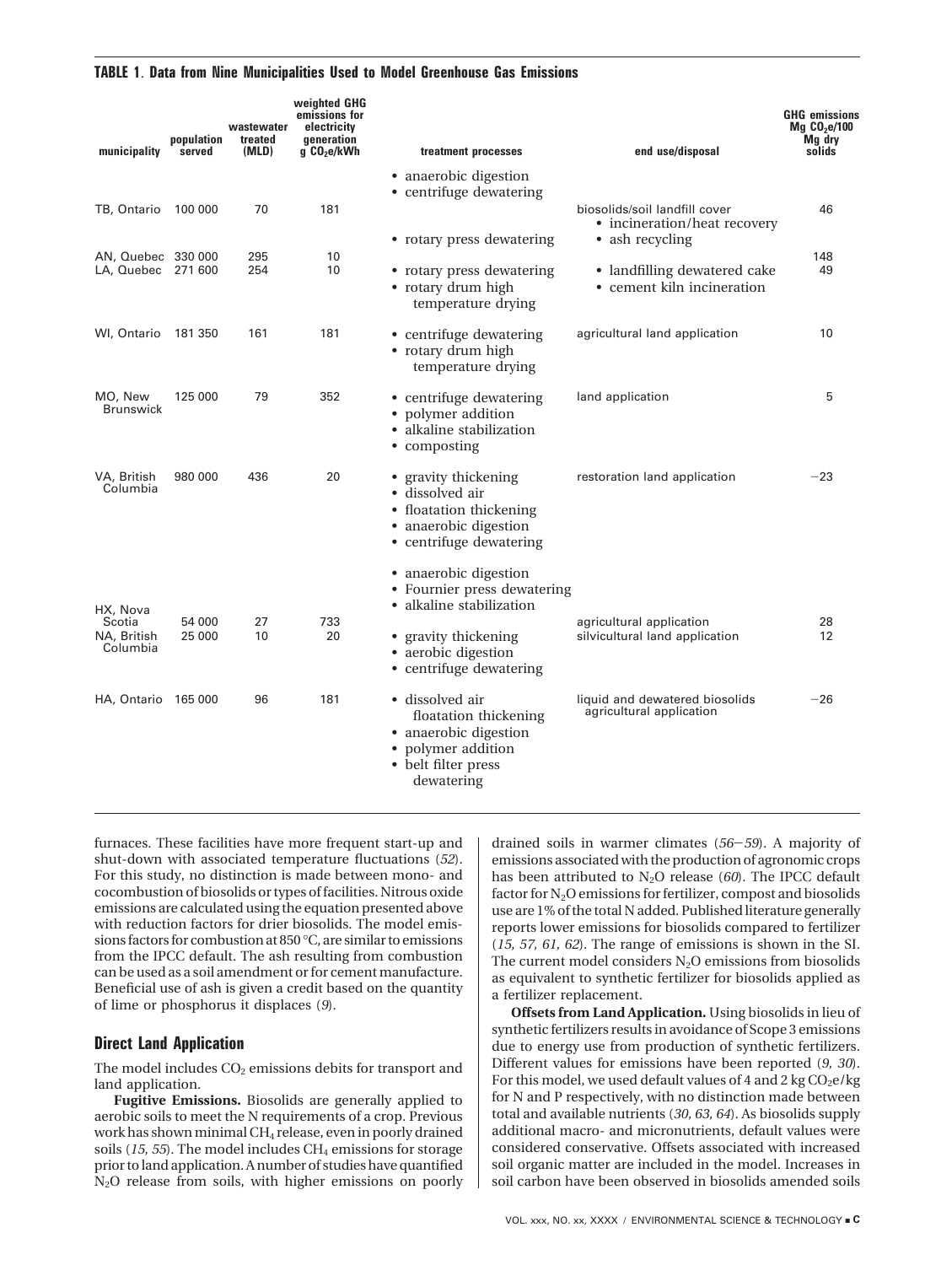

a

**FIGURE 1. Greenhouse gas emissions or credits associated with (a) electricity, fuel and transport and (b) fugitive gas emissions, carbon sequestration, and fertilizer offsets for nine biosolids programs in Canada. Emissions include province-specific weighting factors for electricity.**

(*18, 65, 66*). The current model provides a default credit of 25 Mg CO<sub>2</sub>e 100 Mg<sup>-1</sup> biosolids (dry wt.). The range of reported values for fertilizer offsets and soil carbon sequestration are provided in the SI.

**Applying theModel.**Data from nine wastewater treatment facilities across Canada was applied to the spreadsheet. The facilities were selected to represent different treatment processes and end use/disposal programs. This enabled a direct comparison of different biosolids management scenarios with regard to GHG emissions. The programs evaluated, treatment and end use for biosolids, and associated GHG emissions are shown in Table 1.

Total GHG emissions per dry Mg of biosolids ranged from a low of  $-26$  Mg CO<sub>2</sub>e 100 Mg<sup>-1</sup> biosolids (dry wt.) for HA (anerobic digestion, polymer addition, belt filter press dewatering followed by liquid and dewatered land application) to 144 Mg  $CO<sub>2</sub>e 100 Mg<sup>-1</sup>$  biosolids (dry wt.) for AN (rotary press dewatering followed by incineration with heat recovery and ash recycling). This difference was observed despite the fact that emissions associated with electricity



**FIGURE 2. High, low, and default emissions factors for VA showing range of reported values for fertilizer offsets, soil carbon sequestration, CH4 emissions from flaring biogas, and N2O emissions following land application. Transport and electricity use are not included.**

use in HA were significantly higher (181 g  $CO<sub>2</sub>e$  kWh<sup>-1</sup>) than those in AN (10 g  $CO<sub>2</sub>e$  kWh<sup>-1</sup>).

The bulk of emissions and credits for the different programs were associated with indirect factors. This illustrates the importance of considering a full range of potential GHG impacts when evaluating different biosolids treatment and end use options. Emissions associated with energy and transport are shown in Figure 1a. Emissions associated with fugitive gas release, credits from soil carbon sequestration, use of ash, fertilizer offset credits, or credits for heat recovery are shown in Figure 1b.

The wide range of GHG costs associated with electricity use across Canada shows the importance of considering province specific factors as well as future power needs when considering the benefits of an anaerobic digestion facility with energy capture. For provinces with low GHG costs for electricity, use of heat for drying to offset transport emissions could be preferable to generating electricity.

A sensitivity analysis was conducted for two municipalities to see how the range of reported factors would influence the outcomes of this analysis. Midrange values were used for the model as a means to show general trends while remaining conservative considering the high level of uncertainty (Figure 2). Transport and electricity use were not included in this estimate. Uncertainties related to soil carbon sequestration and N2O emissions were associated with the largest differences in end values. The range in reported values were sufficient to alter the net balance in the VA program from a net credit per dry 100 Mg biosolids of 293 Mg CO<sub>2</sub>e (low end factors) to a net emitter of 53 Mg CO<sub>2</sub>e 100 Mg<sup>-1</sup> biosolids (dry wt.) (high range emissions factors). The default values for VA resulted in a net credit of  $42$  Mg CO<sub>2</sub>e  $100$  Mg<sup>-1</sup> biosolids (dry wt.). For landfilled biosolids, the high-end emissions scenario used high decomposition rates with midrange gas capture efficiency. The low end coupled slower decomposition with more effective gas collection. As collection systems are not required for the first three years after material is deposited, these changes had a low impact on total emissions [range from  $32-53$  Mg CO<sub>2</sub>e 100 Mg<sup>-1</sup> biosolids (dry wt.)].

A side-by-side comparison of two of the Canadian programs illustrates the importance of fugitive emissions, energy, minimal impact of transport, and the importance of Scope 3 factors in determining the potential GHG impacts of different biosolids management options (Table 2). VA, a municipality that uses anaerobic digestion followed by land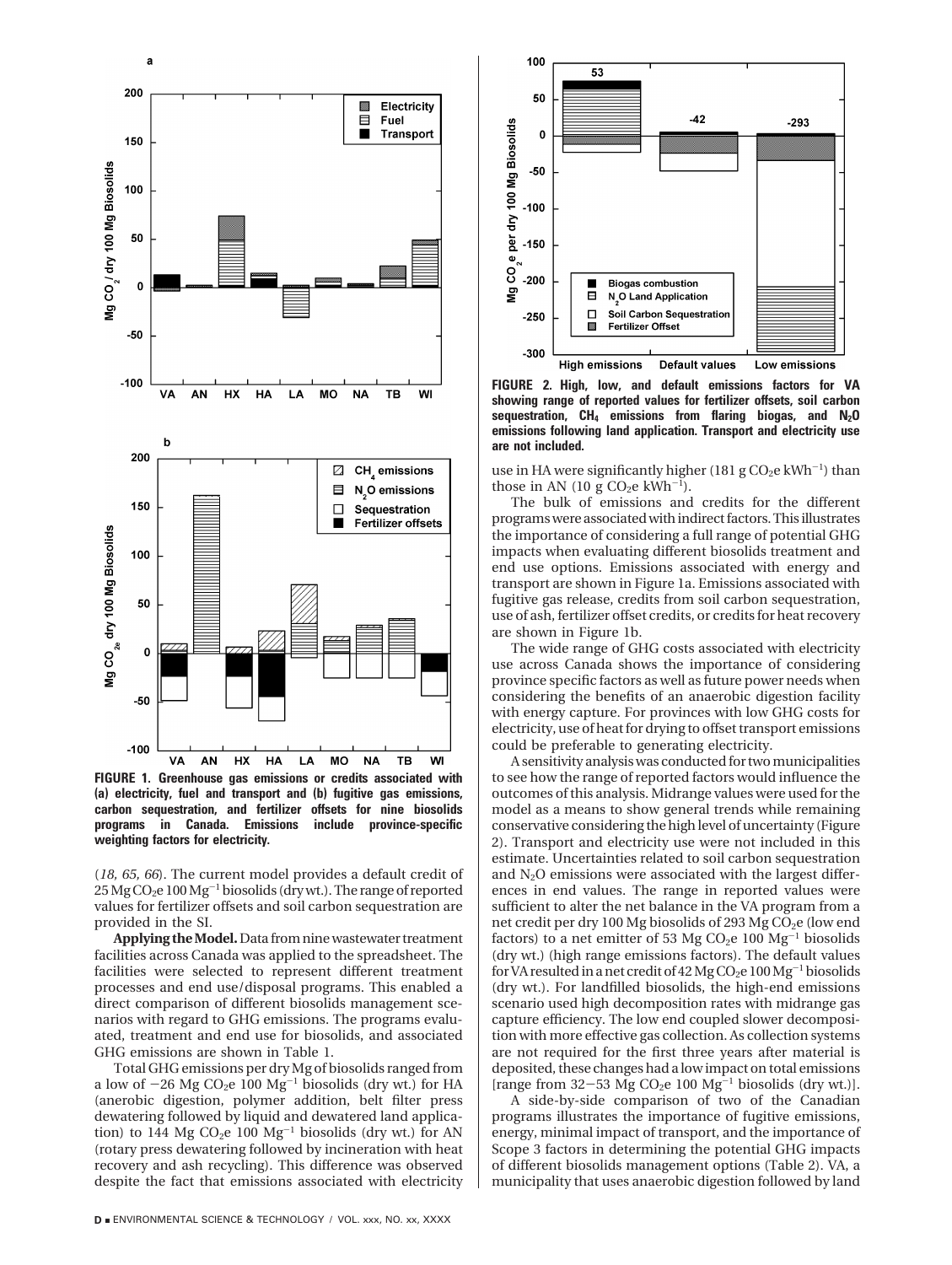**TABLE 2**. **Existing and Optimized GHG Emissions/Credits for the VA (Anaerobic Digestion Followed by Land Application) and AN (Dewatering, Combustion with Ash Use in Cement Production) Programs**

|                       |                                           | <b>VA</b>    |           |                                                                            | AN        |  |
|-----------------------|-------------------------------------------|--------------|-----------|----------------------------------------------------------------------------|-----------|--|
|                       |                                           | existing     | optimized | existing                                                                   | optimized |  |
|                       |                                           |              |           | kWh $Mg^{-1}$ biosolids (dry wt.)                                          |           |  |
| conditioning          |                                           | 5            |           |                                                                            | 5         |  |
| anaerobic digestion   |                                           | $-1658$      | $-2333$   |                                                                            |           |  |
| dewatering            | kWh $Mg^{-1}$ biosolids                   | 171          | 171       |                                                                            | 11        |  |
| combustion            | (dry wt.)                                 |              |           | 1113                                                                       | 716       |  |
| total electricity use |                                           | $-1482$      | $-2157$   | 1129                                                                       | 732       |  |
|                       |                                           |              |           | Mg CO <sub>2</sub> e 100 Mg <sup><math>-1</math></sup> biosolids (dry wt.) |           |  |
| electricity           | Mg CO <sub>2</sub> e 100 Mg <sup>-1</sup> | $-3$         | $-4.3$    | 1.1                                                                        | 0.7       |  |
| polymer               | biosolids (dry wt.)                       | 5            | 5         | 5                                                                          | 5         |  |
| fuel/not transport    |                                           | 0.6          | 0.6       | $-25$                                                                      | $-10$     |  |
| fuel/transport        |                                           | 12.5         | 2         | 0.2                                                                        | 0.2       |  |
| $CH4$ emissions       |                                           |              |           |                                                                            | 0         |  |
| $N2O$ emissions       | 3                                         |              | 163       | 0                                                                          |           |  |
| carbon sequestration  | $-25$                                     | $-25$        | 0         | $\mathbf{0}$                                                               |           |  |
| ash use               | 0                                         | <sup>0</sup> | $-0.1$    | $-0.1$                                                                     |           |  |
| fertilizer offset     | $-23$                                     | $-23$        | 0         | 0                                                                          |           |  |
| total emissions       |                                           | $-23$        | $-34$     | 144                                                                        | -4        |  |

application, and AN, an incineration facility, were used for this comparison. These programs feature very different end use options and represent the highest emissions (AN) and close to the lowest emissions of the programs modeled in this exercise. The  $CO<sub>2</sub>e$  for electricity in both provinces are also similar at 20 and 10 g  $CO<sub>2</sub>e$  kWh<sup>-1</sup>, respectively.

Data from 1 of 5 treatment plants operated by VA was used for this model. The plant treats an average of 436 megaliters per day (MLD). Primary solids are gravity thickened and secondary solids are thickened by dissolved air floatation. Thickened solids are fed to thermophilic anaerobic digesters. Digester gas is burned for heat alone (18%) and heat plus electricity (60%), generating 61 MJ/yr of heat or 20  $\times$  10<sup>6</sup> kWh/yr of electricity. A portion (22%) of the gas is flared. Biosolids are dewatered to 31% solids using polymer and centrifuges. Approximately 40 000 wet Mg of biosolids are generated and land applied with round trip distance to projects of 520-875 km.

At AN, the treatment plant services approximately 330 000 people with total inflow of 295 MLD. Sludge is dewatered using chemical mixing, flocculation, and settling. It is concentrated in thickening tanks and dewatered using rotary presses and polymer. The dewatered sludge is incinerated in a fluidized bed monocombustion facility at 760 °C. Process heat is used for process and facility heating. External electricity and fuel are also required. The ash (8 Mg per day) is used for cement production at a cement kiln 35 km from the treatment plant.

Emissions per dry Mg biosolids were similar for both municipalities for conditioning, dewatering, and thickening. Transport emissions were higher in VA  $[12.5 \text{ Mg } CO_2 \text{e } 100$  $Mg^{-1}$  biosolids (dry wt.)] in comparison to AN [0.2 Mg CO<sub>2</sub>e 100 Mg-<sup>1</sup> biosolids (dry wt.)]. VA derives a negative net GHG balance of  $-303$  Mg CO<sub>2</sub>e 100 Mg<sup>-1</sup> biosolids (dry wt.) from anaerobic digestion with heat and electricity generation and  $-48$  Mg CO<sub>2</sub>e 100 Mg<sup>-1</sup> biosolids (dry wt.) from land application of the biosolids for fertilizer replacement and soil carbon sequestration. This credit has the potential to increase with use of all digester gas for electricity generation. Decreasing transport distances would also decrease emissions.

Using the model, biosolids programs for both municipalities were optimized to reduce emissions and maximize credits. Results from this optimization are compared to current estimated emissions in Table 2. GHG credits related to net electricity use and generation were increased 40% for the VA program by expanding electricity production to

include use of all CH4. Reducing the one-way haul distance to 100 km resulted in a reduction of transport GHG emissions by 83%. These two optimization steps resulted in net negative GHG emissions (credits) for VA's biosolids program increasing from  $-23$  to  $-34$  Mg CO<sub>2</sub>e 100 Mg<sup>-1</sup> biosolids (dry wt.).

Nitrous oxide was the primary emission associated with the combustion facility, result in a debit of  $163$  Mg CO<sub>2</sub>e  $100$  $Mg^{-1}$  biosolids (dry wt.). According to the model, increasing the combustion temperature to 880 °C effectively eliminated N2O. This temperature increase was estimated to require an additional energy input of 54 GJ/day. This municipality reported using a portion of heat from the combustion process for heating buildings and reducing energy requirements for combustion. The theoretical optimization included increasing the fraction of waste heat used for combustion and increasing combustion temperature to eliminate  $N_2O$  emissions. This resulted in emissions per dry 100 Mg biosolids decreasing from 144 to  $-4$  Mg CO<sub>2</sub>e. As a result of this study, the municipality has increased the burn temperature at its facility to minimize  $N_2O$  emissions.

The BEAM spreadsheet tool provides a means for municipalities to evaluate GHG emissions associated with biosolids treatment and end use, considering both direct and indirect emissions. Because of their high  $CO<sub>2</sub>e$ , emissions of  $CH<sub>4</sub>$  and N<sub>2</sub>O have the potential to negate benefits associated with biosolids use or disposal. Focusing solely on CO2e emissions related to energy use results in an incomplete understanding of net GHG emissions. Similarly, the high emissions and/or offset potentials associated with indirect (Scope 3) factors should be considered. The results from this study suggest that limiting considerations of emissions to Scope 1 and 2 factors has a high potential for generating misleading GHG estimates.

It must be emphasized that default factors used in the model for each unit process vary dramatically with regards to level of uncertainty. Factors used in the model range from those that can be predicted with a relatively high degree of accuracy (transport related emissions) to those with a greater degree of uncertainty (soil carbon credits and  $N_2O$  emissions). The factors with the greatest potential impact on net emissions include all sources of  $N<sub>2</sub>O$ .

Results from applications of the BEAM model suggest that maximizing potential offsets, including energy capture and fertilizer and carbon sequestration value, while minimizing fugitive  $CH_4$  and  $N_2O$  emissions associated with biosolids management practices such as landfilling, low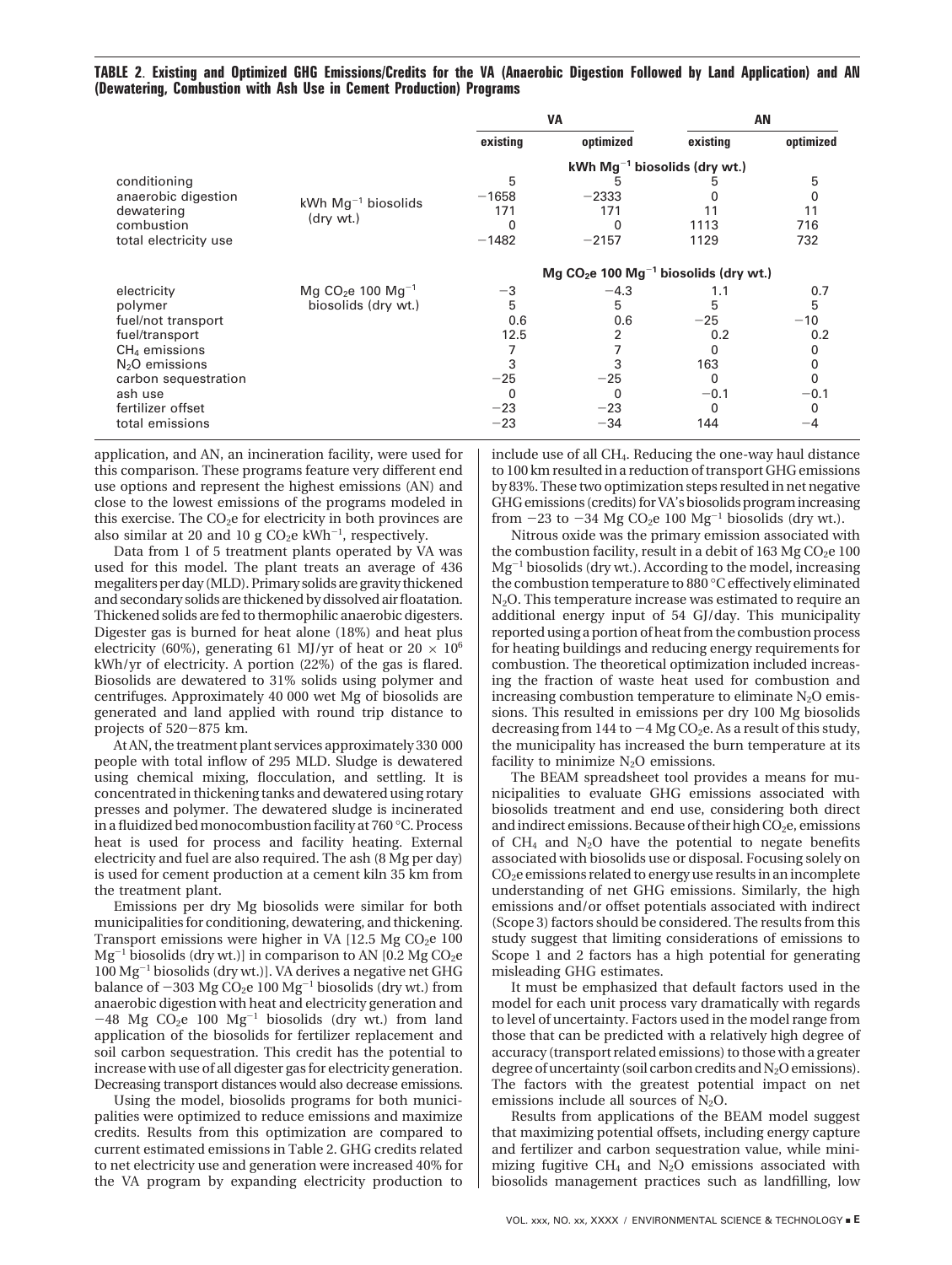temperature combustion, or poor compost management, can significantly decrease the GHG emissions from biosolids management programs. The end use options associated with the highest credits were also those with the lowest capitol costs, suggesting a cost-effective means for wastewater treatment agencies to lower their GHG footprints without increasing capitol expenditures (*11*).

### **Acknowledgments**

Funding for this work was provided by the Canadian Council of Ministers of the Environment.

## **Supporting Information Available**

Additional information including the calculator spreadsheets, tables summarizing the literature for the range of reported values for different parameters, and a flow diagram for the wastewater treatment process. This material is available free of charge via the Internet at http://pubs.acs.org.

#### **Literature Cited**

- (1) EPA. Sustainable water infrastructure. Available at http:// water.epa.gov/infrastructure/sustain/ (Accessed on August 28, 2010).
- (2) EPA. Inventory of U.S. Greenhouse Gas Emissions and Sinks: <sup>1990</sup>-2007; Washington, DC, 2009. EPA 430-R-09-004. Available at http://epa.gov/climatechange/emissions/usinventoryreport. html. usinventoryreport.html (Accessed on June 1, 2010).
- (3) Barber, W. P. Influence of anaerobic digestion on the carbon footprint of various sewage sludge treatment options. *Water Environ. J.* **2009**, *23*, 170–179.
- (4) Foley, J.; Lant, P. Fugitive greenhouse gas emissions from wastewater systems. In *WSAA Literature Review No. 1*; Water Services Association of Australia., 2007; Available at http:// www.wsaa.asn.au.
- (5) Poulsen, T. G.; Hansen, J. A. Assessing the impacts of changes in treatment technology on energy and greenhouse gas balances for organic waste and wastewater treatment using historical data. *Waste Manage. Res.* **2009**, *27*, 861–870.
- (6) IPCC. Guidelines for National Greenhouse Gas Inventories Volume 5: Waste. Intergovernmental Panel on Climate Change. 2006. Available at http://www.ipcc-nggip.iges.or.jp/public/ 2006gl/index.html (Accessed on August 28, 2010).
- (7) Scheehle, E.; Doorn, M. R. Improvements to the U.S. wastewater methane and nitrous oxide emissions estimates. U.S. EPA. Available at www.epa.gov/ttnchie1/conference/ei12/green/ scheehle.pdf (Accessed on August 1, 2010).
- (8) Shaw, A.; Coleman, A.; Nolasco, D.; Rosso, D.; Yuan, Z.; van Loosdrecht, M.; Shiskowski, D.; Chandran, K.; Houweling, D.; Willis, J.; Beecher, N.; Corominas, L.; Siegrist, H.; Porro, J.; Nopens, I. Workshop Summary: The Role of Modeling in Assessing Greenhouse Gas (GHG) Emissions.*Proceedings of 83rd Annual WEFTEC*, New Orleans, LA., 2010.
- (9) Murray, A.; Horvath, A.; Nelson, K. L. Hybrid life-cycle environmental and cost inventory of sewage sludge treatment and end-use scenarios: a case study from China. *Environ. Sci. Technol.* **2008**, *42*, 3163–3169.
- (10) *Wastewater Engineering: Treatment and Reuse*, 4th ed.; Metcalf & Eddy, McGraw-Hill: New York, 2003.
- (11) Xia, K.; Bhandari, A.; Das, K.; Pillar, G. Occurrence and fate of pharmaceuticals and personal care products (PPCPs) in biosolids. *J. Environ. Qual.* **2005**, *34*, 91–104.
- (12) Gottschall, N.; Edwards, M.; Topp, E.; Bolton, P.; Payne, M.; Curnoe, W. E.; Ball Coelho, B.; Lapen, D. R. Nitrogen, phosphorus, and bacteria tile and groundwater quality following direct injection of dewatered municipal biosolids into soil. *J. Environ. Qual.* **2009**, *38*, 1066–1075.
- (13) Rusin, P. A.; Maxwell, S. L.; Brooks, J. P.; Gerba, C. P.; Pepper, I. L. Evidence for the absence of Staphylococcus aureus in land applied biosolids. *Environ. Sci. Technol.* **2003**, *37*, 4027–4030.
- (14) Brown, S. L.; Chaney, R. L.; Angle, J. S.; Ryan, J. A. Organic carbon and the phytoavailability of cadmium to lettuce in long term biosolids amended soils. *J. Environ. Qual.* **1998**, *27*, 1071–1078.
- (15) Ball, B. C.; McTaggart, I. P.; Scott, A. Mitigation of greenhouse gas emissions from soil under silage production by use of organic manures or slow-release fertilizer. *Soil Use Manage.* **2004**, *20*, 287–295.
- (16) Brown, S.; Kruger, C.; Subler, S. Greenhouse gas balance for composting operations. *J. Environ. Qual.* **2008**, *37*, 1396–1410.
- **F ENVIRONMENTAL SCIENCE & TECHNOLOGY / VOL. xxx, NO. xx, XXXX**
- (17) Sänger, M.; Werther, J.; Ogada, T. NOx and  $N_2O$  emission characteristics from fluidized bed combustion of semi-dried municipal sewage sludge. *Fuel* **2001**, *80*, 167–177.
- (18) Spargo, J. T.; Alley, M.; Follett, R.; Wallace, J. V. Soil carbon sequestration with continuous no-till management of grain cropping systems in the Virginia Coastal Plain. *Soil Tillage Res.* **2008**, *100*, 133–140.
- (19) Suzuki, Y.; Ochi, S.; Kawashima, Y.; Hiraide, R. Determination of emission factors of nitrous oxide from fluidized bed sewage sludge incinerators by long-term continuous monitoring. *J. Chem. Eng. Jpn.* **2003**, *36*, 458–463.
- (20) IPCC. Guidelines for National Greenhouse Gas Inventories Volume 4: Agriculture Forestry and Other Land Uses. Intergovernmental Panel on Climate Change. 2006. Available at http://www.ipcc-nggip.iges.or.jp/public/2006gl/index.html (Accessed on August 28, 2010).
- (21) IPCC. Climate change. 2007. Mitigation. Intergovernmental Panel on Climate Change. Available at http://www.ipcc-nggip. iges.or.jp/public/2006gl/index.html (Accessed on August 28, 2010).
- (22) Barber, W. P. Influence of anaerobic digestion on the carbon footprint of various sewage sludge treatment options. *Water Environ. J.* **2009**, *23*, 170–179.
- (23) The Climate Registry General Reporting Protocol, Canadian Emissions Factors for Grid Electricity by Province, March, 2, 2009 update, www.theclimateregistry.org.
- (24) Novack, J. Volatile solids destruction. Personal communication, Beecher, N. 1/16/2009.
- (25) *Design of Municipal Wastewater Treatment Plants*, 4th ed.; Water Environment Federation: Alexandria, VA, 1998.
- (26) Smith, K. R.; Uma, R.; Kishore, V. V. N.; Lata, K.; Joshi, V.; Zhang, J.; Rasmussen, R. A.; Khalil, M. A. K. *Greenhouse Gases from Small-Scale Combustion Devices in Developing Countries, Phase IIa: Household Stoves in India*, 600/R-00-052; U.S. EPA.: Washington, DC, 2000.
- (27) Carnegie Mellon Green Design Inst. Available at http:// www.eiolca.net (Accessed on August 28, 2010).
- (28) Gould, M.; Carpenter, A. CDM (http://www.cdm.com/). *Electricity use during lime stabilization* Personal communication, March 2009.
- (29) Peot, C.; Beecher, N. Lime use for pathogen reduction, Personal communication, February 2009.
- (30) *Recycled Organics Unit. Life Cycle Inventory and Life Cycle Assessment for Windrow Composting Systems*; The University of New South Wales: Sydney, Australia, 2006; http://www. recycledorganics.com/publications/reports/lca/lca.htm (Accessed March 5, 2008).
- (31) Wannholt, L. Biological treatment of domestic waste in closed plants in Europe-Plant visit reports; RVF Report 98:8 for the Swedish Association of Solid Waste Management, 1998.
- (32) Beecher, N.; Kuter, G.; Petroff, B. Another reason not to landfill: Composting can help reduce greenhouse gas emissions. *Water Environ. Technol.* **2009**, *21*, 4.
- (33) Clean Development Mechanism. Tool to determine methane emissions avoided from disposal of waste at a solid waste disposal site, version 04, EB 41. 2008. UNFCC/CCNUCC: Available at http:// cdm.unfccc.int/methodologies/PAmethodologies/ approved.html (Accessed on August 28, 2010).
- (34) *Solid waste management and greenhouse gases: A life-cycle assessment of emissions and sinks*, 3rd ed.; U.S. Environmental Protection Agency: Washington, DC, 2006; http://www.epa.gov/ climatechange/wycd/waste/SWMGHGreport.html.
- (35) Hao, X. Nitrate accumulation and greenhouse gas emissions during compost storage. *Nutr. Cycling Agroecosyst.* **2007**, *78*, 189–195.
- (36) Fukumoto, Y.; Suzuki, K.; Osada, T.; Kuroda, K.; Hanajima, D.; Yasuda, T.; Haga, K. Reduction of nitrous oxide emission from pig manure composting by addition of nitrite-oxidizing bacteria. *Environ. Sci. Technol.* **2006**, *40*, 6787–6791.
- (37) Czepiel, P.; Douglas, E.; Harriss, R.; Crill, P. Measurement of N2O from composted organic wastes.*Environ. Sci. Technol.***1996**, *30*, 2519–2525.
- (38) Eklind, Y.; Sundberg, C.; Smårs, S.; Steger, K.; Sundh, I.; Kirchmann, H.; Jönsson, H. Carbon turnover and ammonia emissions during composting of biowaste at different temperatures. *J. Environ. Qual.* **2007**, *36*, 1512–1520.
- (39) Zhang, H.; He, P.; Shao., L.  $N_2O$  emissions at municipal solid waste landfill sites: Effects of  $CH_4$  emissions and cover soil. *Atmos. Environ.* **2009**, *43*, 2623–2631.
- (40) *Canada's Fourth National Report on Climate Change*; Environment Canada: Ottawa, 2006; http://www.ec.gc.ca/climate/ home-e.html.